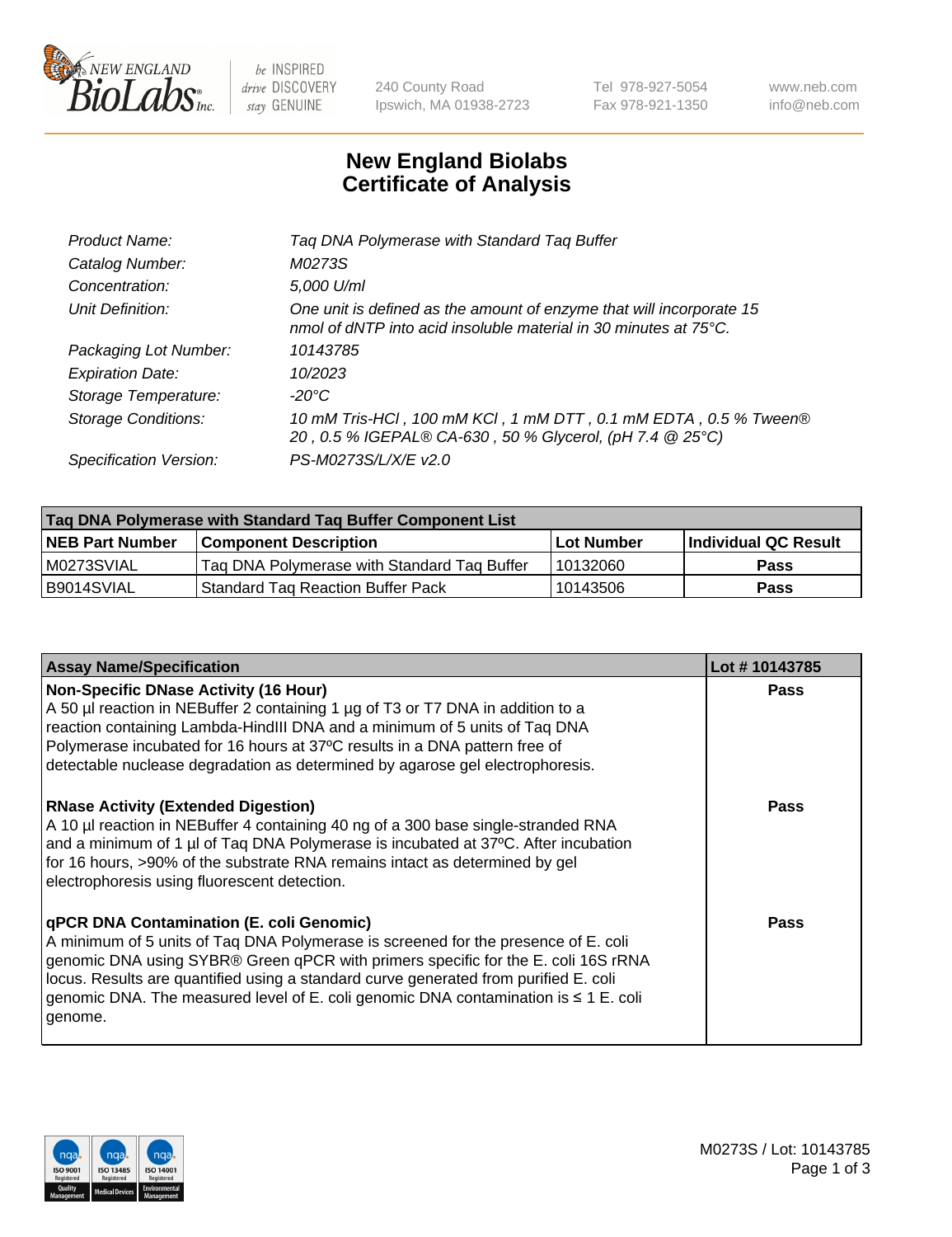

be INSPIRED drive DISCOVERY stay GENUINE

240 County Road Ipswich, MA 01938-2723 Tel 978-927-5054 Fax 978-921-1350

www.neb.com info@neb.com

| <b>Assay Name/Specification</b>                                                                                                                                                                                                                                                                                                                                  | Lot #10143785 |
|------------------------------------------------------------------------------------------------------------------------------------------------------------------------------------------------------------------------------------------------------------------------------------------------------------------------------------------------------------------|---------------|
| PCR Amplification (5.0 kb Lambda DNA)<br>A 50 µl reaction in Standard Tag Reaction Buffer in the presence of 200 µM dNTPs and<br>0.2 µM primers containing 5 ng Lambda DNA with 1.25 units of Taq DNA Polymerase for<br>25 cycles of PCR amplification results in the expected 5.0 kb product.                                                                   | <b>Pass</b>   |
| <b>Phosphatase Activity (pNPP)</b><br>A 200 µl reaction in 1M Diethanolamine, pH 9.8, 0.5 mM MgCl2 containing 2.5 mM<br>p-Nitrophenyl Phosphate (pNPP) and a minimum of 100 units Taq DNA Polymerase<br>incubated for 4 hours at 37°C yields <0.0001 unit of alkaline phosphatase activity<br>as determined by spectrophotometric analysis.                      | <b>Pass</b>   |
| <b>Protein Purity Assay (SDS-PAGE)</b><br>Taq DNA Polymerase is ≥ 99% pure as determined by SDS-PAGE analysis using Coomassie<br>Blue detection.                                                                                                                                                                                                                 | <b>Pass</b>   |
| <b>Single Stranded DNase Activity (FAM-Labeled Oligo)</b><br>A 50 µl reaction in ThermoPol® Reaction Buffer containing a 10 nM solution of a<br>fluorescent internal labeled oligonucleotide and a minimum of 25 units of Taq DNA<br>Polymerase incubated for 30 minutes at 37°C and 75°C yields <10% degradation as<br>determined by capillary electrophoresis. | <b>Pass</b>   |
| <b>Endonuclease Activity (Nicking)</b><br>A 50 µl reaction in ThermoPol® Reaction Buffer containing 1 µg of supercoiled<br>PhiX174 DNA and a minimum of 20 units of Taq DNA Polymerase incubated for 4 hours at<br>37°C and 75°C results in <10% conversion to the nicked form as determined by agarose<br>gel electrophoresis.                                  | <b>Pass</b>   |

This product has been tested and shown to be in compliance with all specifications.

One or more products referenced in this document may be covered by a 3rd-party trademark. Please visit <www.neb.com/trademarks>for additional information.